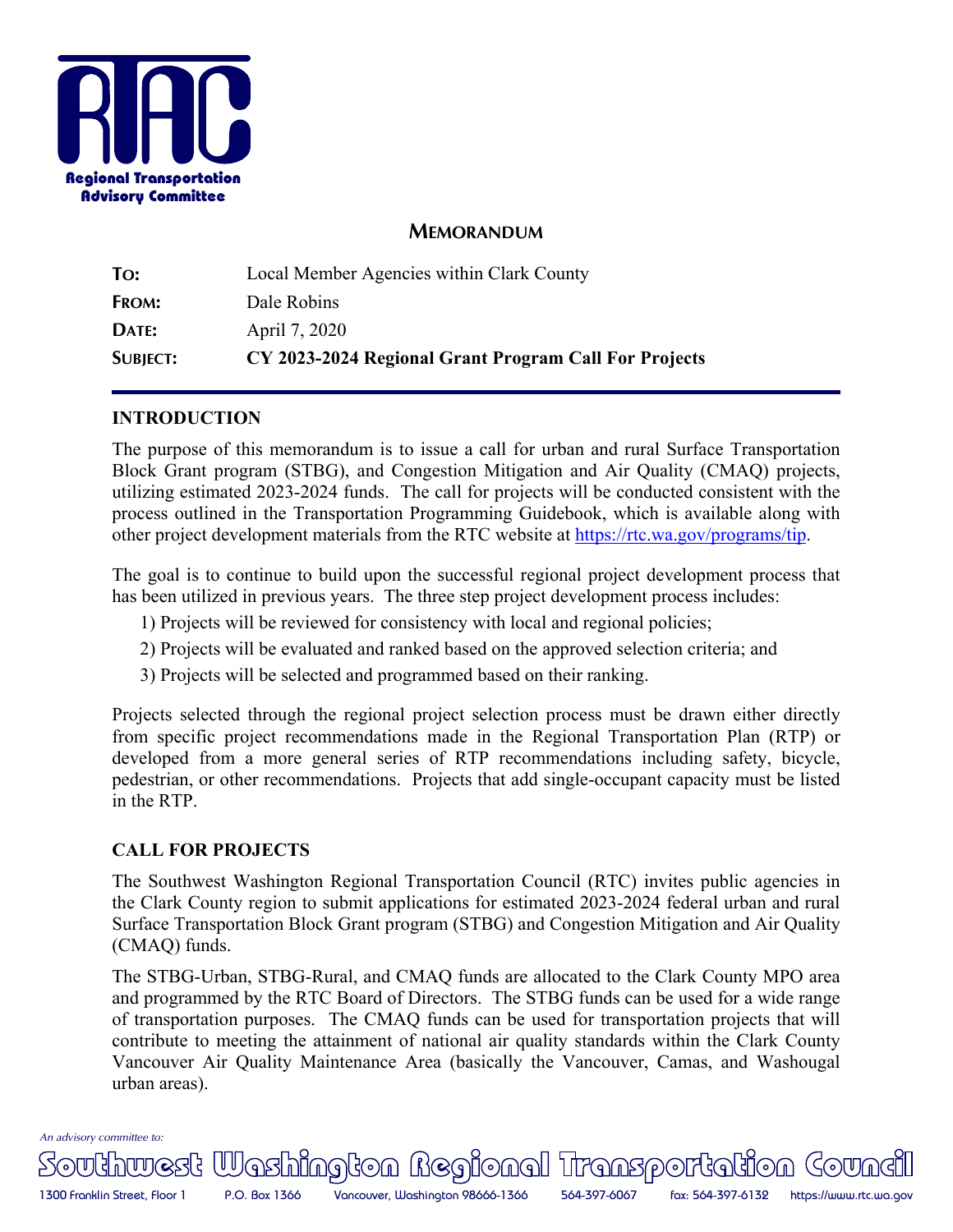These federal funds require a minimum 13.5% local match. In order to receive federal funds, the applicant must have either a "Certification Acceptance" (CA) status or have a CA agency agree to manage their project. Also, projects are required to meet regional screening criteria. **Project applications are due to RTC on Friday, July 17, 2020**. A project qualification review will be completed for draft applications submitted by Friday, July 10, 2020.

STBG-Rural funds are allocated for projects in rural portions of Clark County. With the 2020 U.S. Census, new boundaries will be released approximately 3 years after the Census year (around 2023). Those seeking STBG-Rural funds need to understand that if a project is selected for STBG-Rural funding, and becomes located within the urban area, all unobligated funds will be removed from that project.

The RTC's process does allow for funds to be obligated up to one year in advance of the year a project is programmed in the Transportation Improvement Program (TIP). RTC staff estimates the following availability of federal funds for programming in the TIP:

| Year          | <b>STBG-Urban</b> | <b>STBG-Rural</b> | <b>CMAQ</b> | <b>Totals</b> |
|---------------|-------------------|-------------------|-------------|---------------|
| 2023          | \$1,444,000       | \$1,045,000       | \$0         | \$2,489,000   |
| 2024          | \$6,164,000       | \$450,000         | \$2,176,000 | \$8,790,000   |
| <b>Totals</b> | \$7,608,000       | \$1,495,000       | \$2,176,000 | \$11,279,000  |

# **REGIONAL SCREENING CRITERIA**

All applications must meet the following project screening criteria:

- Project is consistent with the Regional Transportation Plan (RTP), Local Comprehensive Plans, and Congestion Management Process. *(Projects that add single-occupant capacity must be listed in the RTP)*.
- Road projects must be federally classified as an urban collector/rural major collector or above.
- Projects competing for STBG and/or CMAQ funds must be a capital improvement-type project. STBG and CMAQ funds are not to be used for maintenance and preservation.
- STBG and CMAQ funds are limited to \$5 million per project. The cap can be reached at \$5 million per mile (PE - \$0.75 M, RW- \$1.25 M, and remaining for CN), \$5 Million for shorter high cost projects, \$1.5 million per intersection, and \$3 million for high volume intersections (20,000 entering vehicles).
- Submitted projects should be ready to proceed and have a reasonable timeline for implementation.
- Projects that open the road for utilities must include at least conduit.
- All operational improvement projects must follow the Regional Transportation System Management and Operations (TSMO) Plan guidance.